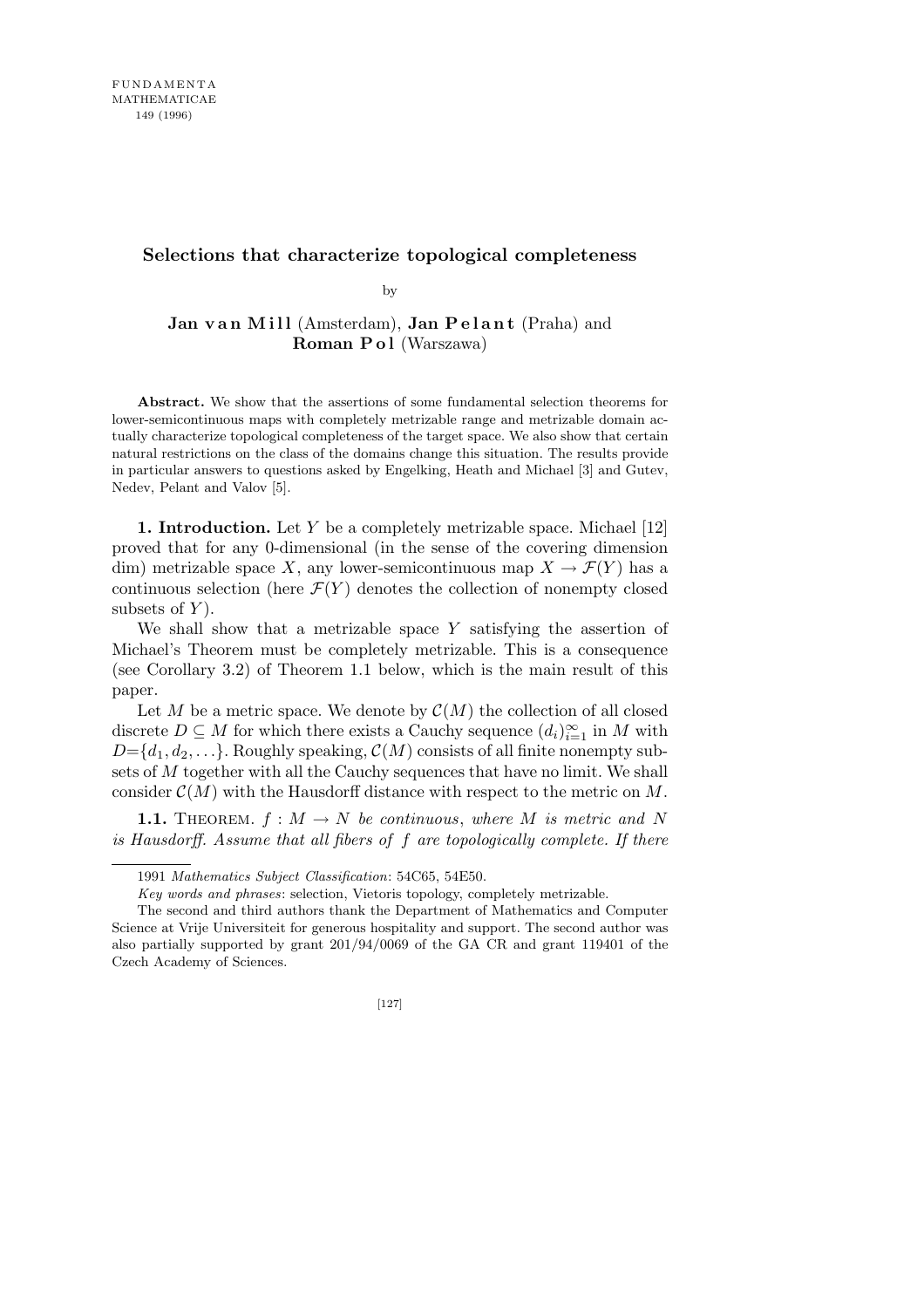*exists a continuous map*  $s : C(M) \to N$  *such that*  $s(D) \in f[D]$  *for every*  $D \in \mathcal{C}(M)$  *then M is completely metrizable.* 

Actually, the proof of Theorem 1.1 shows that if  $C(M)$  is endowed with any "reasonable" topology (such as the Vietoris topology) then the existence of a "selection" for *f* implies that *M* is topologically complete. This allows us to answer a question of Engelking, Heath and Michael [3] in the affirmative. They asked whether a metrizable space which admits a continuous selection on the space of all of its nonempty closed subsets, endowed with the Vietoris topology, must always be completely metrizable. Let us recall that they constructed a continuous selection for the Vietoris hyperspace of a 0-dimensional completely metrizable space *M* by defining a topological wellordering on *M* (i.e. a compatible ordering on *M* with the additional property that each closed subset of *M* has a least element). So by our results, the existence of a topological well-ordering on a 0-dimensional metrizable space *M* is equivalent to the existence of a topological (i.e. continuous) selection.

The existence of a continuous selection for closed subsets is a rather special property: among compacta, those which admit such selections are the orderable ones only (van Mill and Wattel [14]). One can, however, relax the continuity condition, obtaining a characterization of completeness in terms of selections. This is demonstrated in *§*6, by a modification of the proof of Theorem 1.1. Yet another modification of this proof yields a characterization of complete metrizability in terms of compact-valued upper-semicontinuous selections, presented in *§*7.

We shall also discuss (leaving some natural problems open) the following question. Let *Y* be metrizable and let *Z* be a natural class of 0-dimensional metrizable spaces. When does the assumption that *Y* has the "*Z*-selection property", i.e. each lower-semicontinuous map  $X \to \mathcal{F}(Y)$  with  $X \in \mathcal{Z}$  has a continuous selection, imply that *Y* is completely metrizable? Our main result provides a positive answer in case  $\mathcal Z$  is the class of 0-dimensional spaces of density equal to the density of *Y* .

Using an example due to Stone from [15] we shall show (Corollary 4.2) that there exist non-absolutely Borel spaces  $Y$  of weight  $\aleph_1$  with the "separable selection property" (i.e.,  $Z$  is the class of all separable 0-dimensional spaces).

We also show, using some results of Kanoveĭ and Ostrovskiĭ [8], that the statement "all analytic spaces with the Cantor selection property (i.e.,  $\mathcal{Z} = \{ \text{Cantor set} \}$  are completely metrizable" is independent of the usual axioms for set theory. On the other hand, the case of coanalytic spaces is much simpler. By Hurewicz's classical result, a coanalytic space which is not completely metrizable contains a closed copy of the rationals Q. However, Q does not have the Cantor selection property (not being Baire [5]), hence the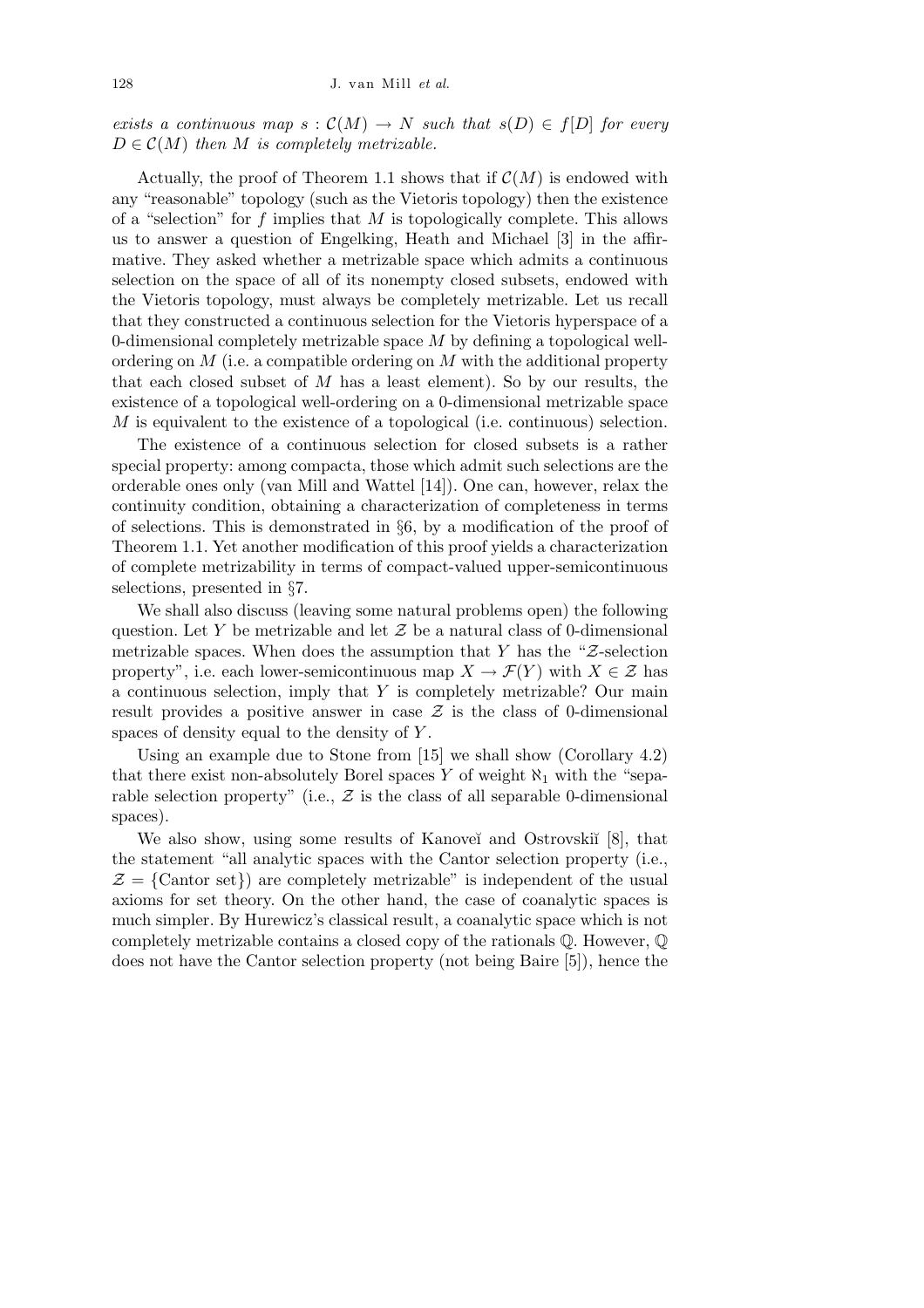Cantor selection property for coanalytic spaces is equivalent to topological completeness.

Finally, assuming Martin's Axiom, we construct a subset of the real line not belonging to the  $\sigma$ -algebra generated by the analytic sets but with the Cantor set selection property.

These results answer some questions of Gutev, Nedev, Pelant and Valov [5].

We are grateful to the referee for his careful reading of the paper and for detecting some inaccuracies in the original version.

**2. Preliminaries.** We denote by  $\mathcal{F}(X)$  the collection of all nonempty closed subsets of the topological space *X*. If *X* and *Y* are topological spaces then  $F: X \to \mathcal{F}(Y)$  is called *lower-semicontinuous* (for short: l.s.c.) provided that for every open subset  $U \subseteq Y$  the set  $\{x \in X : F(x) \cap U \neq \emptyset\}$ is open in *X*. A (*continuous*) *selection* for  $F: X \to \mathcal{F}(Y)$  is a (continuous) function  $f: X \to Y$  such that  $f(x) \in F(x)$  for every  $x \in X$ .

The *Vietoris topology* on  $\mathcal{F}(X)$  is generated by the sets  $\{A \in \mathcal{F}(X)$ :  $A \cap U \neq \emptyset$  and  $\{A \in \mathcal{F}(X) : A \subseteq U\}$  with *U* an arbitrary open subset of *X*.

We shall state in Lemma 2.1 a criterion for complete metrizability (close to some "complete covers" characterizations originated by Z. Frolík) which we shall use in the proof of Theorem 1.1. The criterion is based on the classical theorem of Montgomery [10,  $\S 30$ , X.3] that locally  $G_{\delta}$ -sets in metrizable spaces are  $G_{\delta}$ .

Let us call a disjoint family *S* of subsets of a metrizable space *X* an *M*-family (cf. [10,  $\S 30$ , X(1)]) if there exists a transfinite sequence  $G_0, G_1, \ldots$  $\ldots, G_{\xi}, \ldots, \xi < \kappa$ , of open sets in *X* such that *S* is equal to the collection

$$
\Big\{\bigcup\mathcal{S}\cap G_{\xi}\setminus\bigcup_{\eta<\xi}G_{\eta}:\xi<\kappa\Big\}.
$$

(In Hansell [6] such an  $S$  is called a scattered family.) Evidently,  $S$  is an  $M$ -(in ransen [o] such an  $S$  is called a scattered lamily.) Evidently,  $S$  is an *N*-family in *X* if and only if *S* is an *M*-family in its union  $\bigcup S$ . Montgomery's Theorem implies (by transfinite induction) that the union of an *M*-family of  $G_{\delta}$ -sets is a  $G_{\delta}$ -set.

**2.1.** LEMMA. Let  $S_0, S_1, \ldots$  be disjoint families of  $G_\delta$ -sets in a metric *space M satisfying the following conditions*:

(A)  $S_0 = \{M\}$ ,  $S_{n+1}$  *refines*  $S_n$  *and* diam  $S \leq 1/n$  *for*  $S \in S_n$ ,  $n \geq 1$ ;  $(S)$  *if*  $S \in S_n$  *then*  $S(S) = \{T \in S_{n+1} : T \subseteq S\}$  *is an M-family and*  $G(S) = S \setminus \bigcup S(S)$  *is an absolute*  $G_{\delta}$ -set;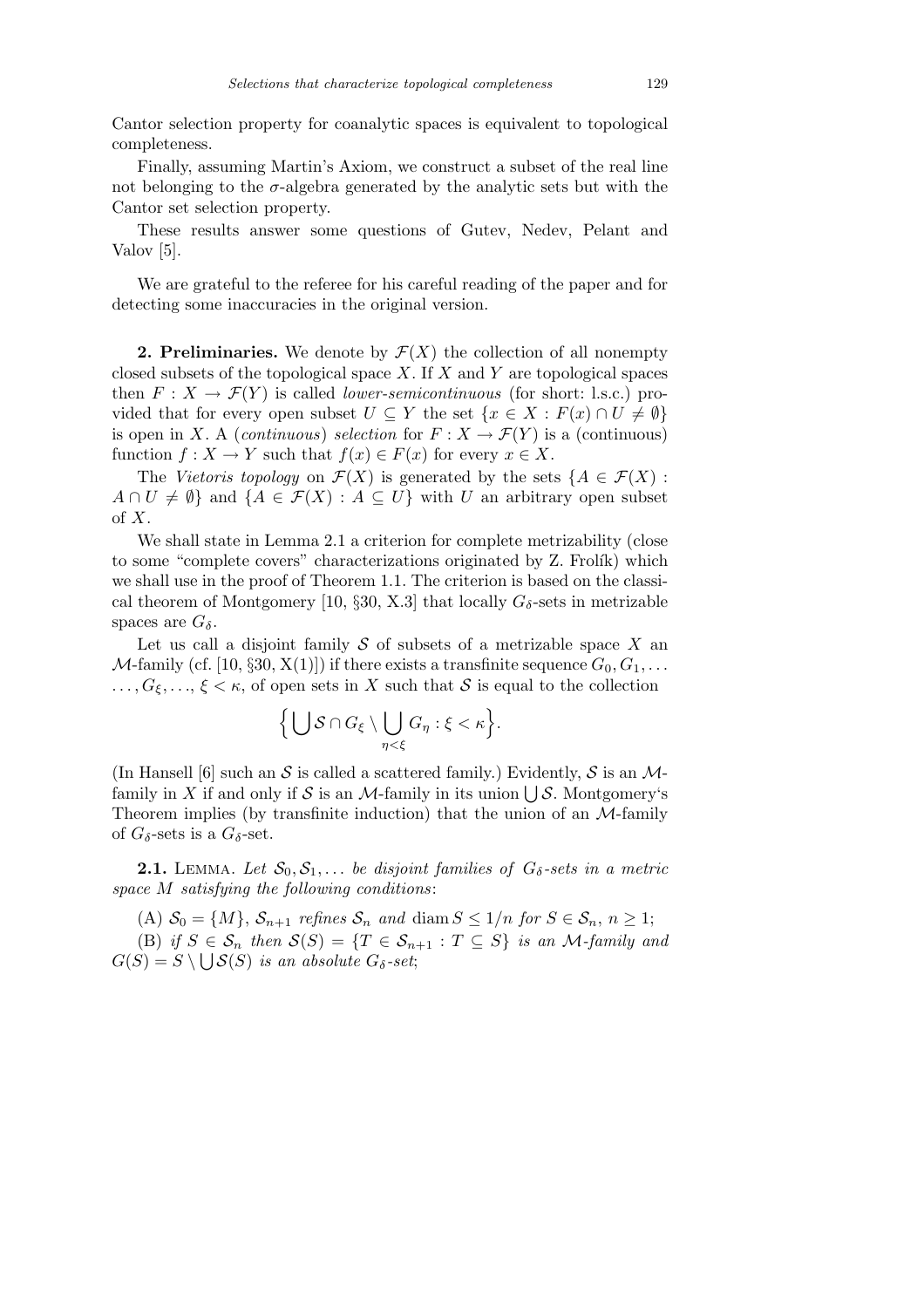(C) *if*  $S_1$  ⊇  $S_2$  ⊇  $\ldots$ ,  $S_n$  ∈  $S_n$ , then  $\bigcap_n \overline{S}_n$  ⊆  $M$ , where the closure is *taken in the completion*  $M^*$  *of*  $M$ *.* 

## *Then M is completely metrizable.*

P r o o f. One readily sees that given an *M*-family *S* of  $G_{\delta}$ -sets in *M*, each  $S \in \mathcal{S}$  can be extended to a  $G_{\delta}$ -set  $S^*$  in the completion  $M^*$  contained in  $\overline{S}$  so that  $S^* = \{S^* : S \in S\}$  is an *M*-family in  $M^*$ . Using this observation, one can get subsequently disjoint families  $S_n^* = \{S^* : S \in S_n\}$  of  $G_\delta$ -sets in  $M^*$  such that  $S_{n+1}^*$  refines  $S_n^*$  and for each  $S^* \in S_n^*$ ,  $\{T^* \in S_{n+1}^* : T^* \subseteq S^*\}$ is an *M*-family.

Let

$$
G_n = \bigcup \{ G(S) : S \in \mathcal{S}_n \}, \quad H_n = \bigcup \mathcal{S}_n^*.
$$

By the remark preceding Lemma 2.1, one checks inductively for  $i=0,1,\ldots,n$ that for each  $S^* \in \mathcal{S}_{n-i}^*$ , the sets  $G_n \cap S^*$  and  $H_n \cap S^*$  are  $G_\delta$  in  $M^*$ . For  $i = n$  this means that  $G_n$  and  $H_n$  are  $G_\delta$ -sets in  $M^*$ . It is therefore enough to check that  $\sim$ 

$$
M=\bigcap_n (G_0\cup\ldots\cup G_{n-1}\cup H_n).
$$

Since  $G_n \subseteq M$  we have to consider an arbitrary point  $x \in$  $\overline{a}$ we to consider an arbitrary point  $x \in \bigcap_n H_n$ . There are  $S_i^* \in \mathcal{S}_i^*$  with  $x \in \bigcap_{i \geq 1} S_i^*$ . Then  $S_1 \supseteq S_2 \supseteq \ldots$  and, by (C),  $x \in M$ .

**3. Proof of Theorem 1.1.** In this section we prove our main result and derive from it some consequences. The proof given in 3.1 below will be slightly modified in the forthcoming *§*6. Having this in mind, we shall deal with collections of locally closed sets (Engelking [2]), i.e. sets that are the intersection of an open and a closed set, rather than with  $G_{\delta}$ -sets.

**3.1.** Proof of Theorem 1.1. Let  $M, N, f$  and *s* be as in Theorem 1.1. Let  $\mathcal{C}_f$  be the subspace of  $\mathcal{C}(M)$  consisting of all  $C \in \mathcal{C}(M)$  on which *f* is injective. We shall define inductively disjoint families  $S_0, S_1, \ldots$ of nonempty locally closed sets in *M* satisfying the conditions (A) and (B) in Lemma 2.1, associating in addition with each  $S \in \mathcal{S}_n$ ,  $n \geq 1$ , a finite set  $F(S) \in \mathcal{C}_f$  such that

(1)  $f[F(S)] ∩ \overline{f[S]} = ∅$  and if  $C ∈ C_f, C ⊆ S$  then  $s(F(S) ∪ C) ∈ f[C]$ , (2) if  $S \in \mathcal{S}_n$ ,  $T \in \mathcal{S}_{n+1}$ ,  $T \subseteq S$ , then  $F(T) \setminus S = F(S)$  and  $F(T) \cap S \neq \emptyset$ .

To show that *M* is completely metrizable, it is enough to verify that (1) and (2) imply that property (C) in Lemma 2.1 holds. To this end, let  $S_1 \supseteq S_2 \supseteq \ldots$  with  $S_n \in S_n$ , let  $F_n = F(S_n)$  and  $A = \bigcup_n F_n$ . By (1) and (2),  $F_1 \subseteq F_2 \subseteq \ldots$ ,  $A \cap S_n \neq \emptyset$  for all *n*, *f* is injective on *A*, and since  $A \setminus F_n \subseteq S_n$  and diam  $S_n \to 0$ , *A* is the range of a Cauchy sequence. To  $A \setminus F_n \subseteq S_n$  and diam  $S_n \to 0$ , A is the range of a Cauchy sequence.<br>check that  $\bigcap_n \overline{S}_n \subseteq M$  we make sure that this sequence converges in M.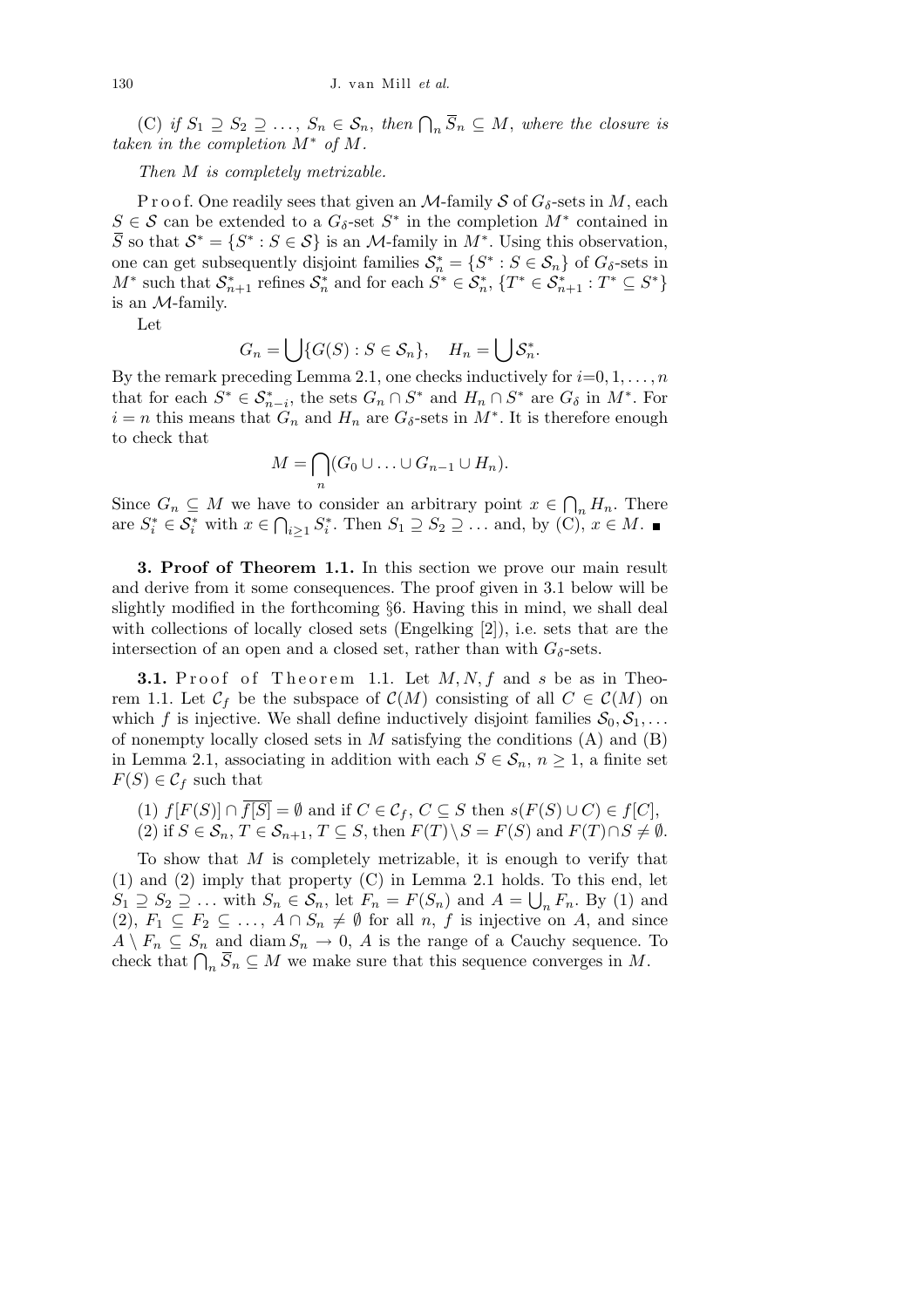For suppose otherwise, i.e.  $A \in \mathcal{C}_f$ . By (1),  $f[A] \cap$  $\overline{a}$  $f[S_n] = \emptyset$ . But then  $s(A) \notin \overline{f[S_n]}$  for some *n*, and letting  $C = A \setminus F_n \subseteq S_n$  we get  $C \in \mathcal{C}_f$ and  $s(F_n \cup C) \notin f[C]$ , which contradicts (1).

It remains to construct the families  $S_n$  and the assignments  $F(S)$  for  $S \in \mathcal{S}_n$ . Suppose that  $\mathcal{S}_n$  is defined, fix an arbitrary element  $T \in \mathcal{S}_n$  and let  $F = F(T)$ . For  $n = 0$ , we put  $T = M$  and  $F = \emptyset$ .

We apply a standard exhaustion procedure. We define a sequence  $\emptyset = \overline{\mathcal{Z}}$  $G_0 \subseteq G_1 \subseteq \ldots \subseteq G_\xi \subseteq \ldots$  of relatively open sets in *T* with  $G_\xi = \bigcup \{G_\lambda :$ *λ < ξ}* for limit *ξ*, while moreover

- (3)  $S_{\xi} = G_{\xi+1} \setminus G_{\xi}$  is nonempty and has diameter  $\leq 1/(n+1)$ ;
- (4)  $F_{\xi} \in C_f$  is a finite subset of  $T \setminus S_{\xi}$  which is associated with  $S_{\xi}$  (<sup>1</sup>);
- (5) the pair  $S = S_{\xi}$ ,  $F(S) = F \cup F_{\xi}$  satisfies (1).

This process terminates at some  $\lambda$ , providing the elements of  $S_{n+1}$  contained in *T* and the associated finite sets. We only have to check that  $G(T) = T \setminus G_\lambda$  is an absolute  $G_\delta$ -set.

Striving for a contradiction, assume that it is not. Then  $G(T)$  is not contained in a fiber of *f* (since the fibers of *f* are topologically complete), and so there are  $a, b \in G(T)$  with  $f(a) ≠ f(b)$ . By (1),  $s(F \cup \{a, b\}) ∈ \{f(a), f(b)\}$ and we may assume without loss of generality that  $s(F \cup \{a, b\}) = f(b)$ . Let *V* be a neighborhood of  $f(b)$  the closure of which misses  $f[F \cup \{a\}]$ . By continuity of *s*, there exists a neighborhood *W* of *b* in *T* with diam  $W \leq$  $1/(n+1)$  and  $f[W] \subseteq V$  such that for all  $C \in \mathcal{C}_f$  contained in  $W, s(F \cup$ *{* $a$ *}∪C*)  $∈$  *V*, i.e., *s*(*F*  $∪$  { $a$ *}* $∪$ *C*)  $∈$  *f*[*C*]. But then, setting  $G_{\lambda+1} = W ∪ G_{\lambda}$ ,  $S_{\lambda} = G_{\lambda+1} \setminus G_{\lambda}, F_{\lambda} = \{a\}$ , we would extend the procedure beyond the ordinal  $\lambda$  at which the process terminated.

**3.2.** COROLLARY. Let Y be a metrizable space. The following statements *are equivalent.*

(1) *Y is completely metrizable.*

(2) *For every* 0*-dimensional metrizable space X*, *every lower-semicontinuous function*  $F: X \to \mathcal{F}(Y)$  *admits a continuous selection*  $s: X \to Y$ .

(3) For every 0-dimensional metrizable space X with density  $X \le$  density *Y*, *every lower-semicontinuous function*  $F: X \to \mathcal{F}(Y)$  *admits a continuous*  $selection$  *s* :  $X \rightarrow Y$ .

P r o o f. As observed in the introduction, the implication  $(1) \Rightarrow (2)$  is a result due to Michael [12]. Since  $(2) \Rightarrow (3)$  is trivial, it suffices to consider  $(3) \Rightarrow (1)$ . Fix a 0-dimensional space X which admits a perfect map

<sup>&</sup>lt;sup>(1</sup>) In fact,  $F_{\xi}$  is a singleton in this proof. But in the modification in §6,  $F_{\xi}$  can contain more elements.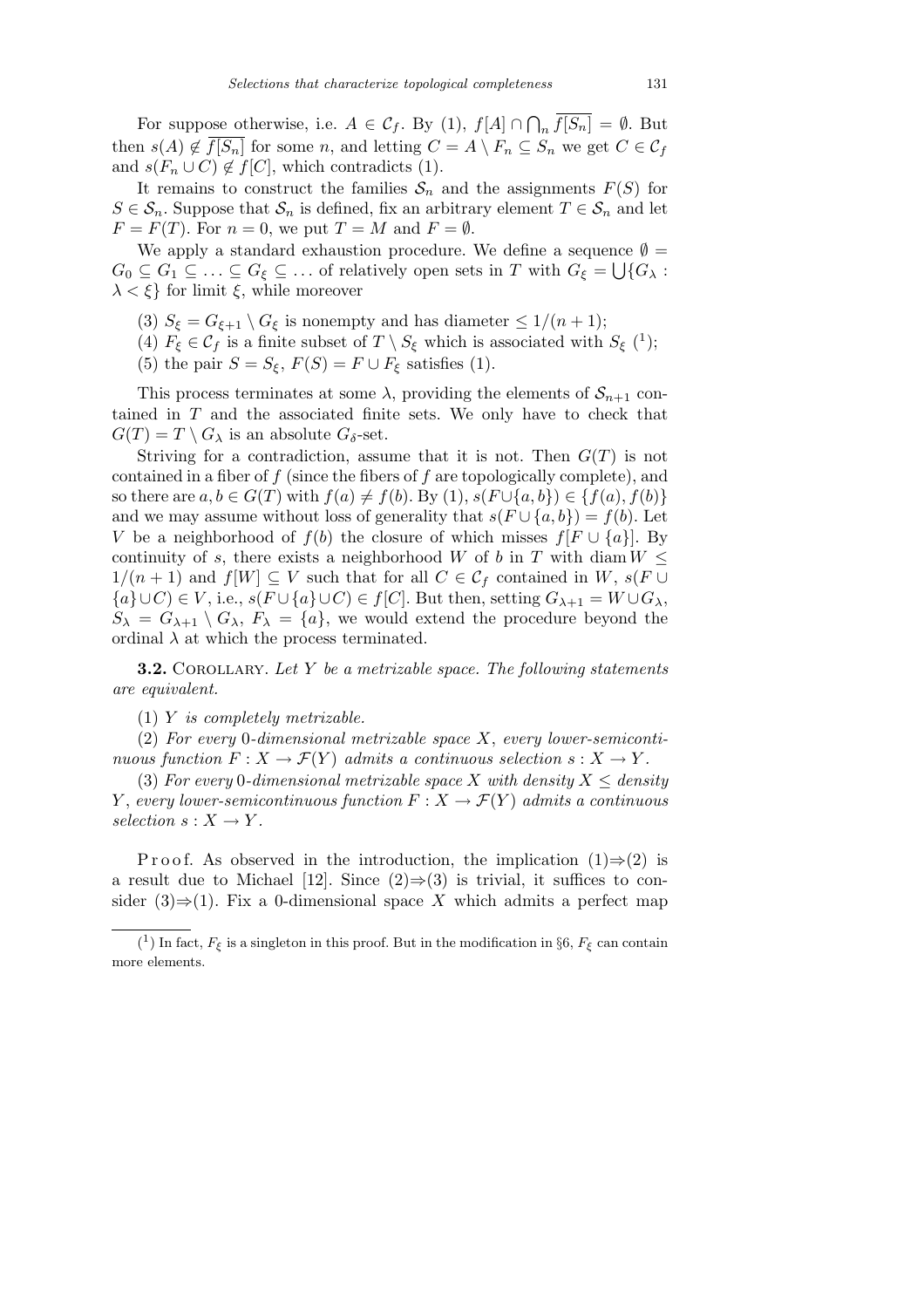$f: X \to Y$ . (That such a map exists is well known. For a simple construction of *f*, see Remark 6.2.) The density of *X* does not exceed the density of *Y*. Let *d* be a metric on *X* with the property that the completion  $(X^*, d^*)$ of  $(X, d)$  is again 0-dimensional. We will show that the Hausdorff metric with respect to this metric induces a 0-dimensional topology on  $\mathcal{C}(X)$  with density not exceeding the density of *X*. Identifying  $C \in \mathcal{C}(X)$  with its closure in  $X^*$ , we embed  $\mathcal{C}(X)$  topologically in the space  $\mathcal{K}(X^*)$  of compact subsets of  $X^*$  with the Vietoris topology. Since  $\mathcal{K}(X^*)$  is 0-dimensional, the densities of *X* and *X<sup>\*</sup>* agree, and the densities of  $X^*$  and  $\mathcal{K}(X^*)$  agree, this will establish our claim. That  $\mathcal{K}(X^*)$  is 0-dimensional is probably well known, but for the reader's convenience we provide a simple proof of this fact. Let  $\mathcal{U}_n$  ( $n \in \mathbb{N}$ ) be a sequence of clopen partitions of  $X^*$  such that (1) for every *n*,  $\mathcal{U}_{n+1}$  refines  $\mathcal{U}_n$ , and (2) every  $U \in \mathcal{U}_n$  has diameter at most 1/*n*. For every finite subcollection  $V \subseteq \mathcal{U}_n$ , the set

$$
\langle \mathcal{V} \rangle = \{ K \in \mathcal{K}(X^*) : (K \subseteq \bigcup \mathcal{V}) \land (\forall V \in \mathcal{V} : V \cap K \neq \emptyset) \}
$$

is an open and closed subset of  $\mathcal{K}(X^*)$ . In addition, the collection

$$
\mathcal{U}_n^* = \{ \langle \mathcal{V} \rangle : \mathcal{V} \subseteq \mathcal{U}_n \text{ finite} \}
$$

is a partition of  $\mathcal{K}(X^*)$ . Moreover,  $\bigcup_{n=1}^{\infty} \mathcal{U}_n^*$  is easily seen to be a base for  $\mathcal{K}(X^*)$ . We conclude that  $\mathcal{K}(X^*)$  is 0-dimensional.

Now the function  $F : C(X) \to Y$  defined by  $F(D) = f[D]$  is l.s.c. So, *F* admits a selection. By Theorem 1.1, *X* is completely metrizable, and so is *Y* by [2, 4.5.13(e)]. ■

**3.3.** Remark. Let *X* and *Y* be metrizable spaces and let  $f: X \rightarrow$ *Y* be an open surjection. Hausdorff's Theorem from [7] says that if *X* is completely metrizable then so is *Y* . We will now sketch a new proof of this fact within the framework of selections. Let *M* be a 0-dimensional space and let  $F: M \to \mathcal{F}(Y)$  be l.s.c. The function  $\Phi: M \to \mathcal{F}(X)$  defined by  $\Phi(m) = f^{-1}[F(m)]$  is also l.s.c. To see this, simply observe that for an open subset  $U \subseteq X$  we have

$$
\Phi(m) \cap U \neq \emptyset \Leftrightarrow F(m) \cap f[U] \neq \emptyset.
$$

Since *X* is complete, by Michael's Theorem,  $\Phi$  has a continuous selection *s*. But then  $f \circ s$  is a continuous selection for  $F$ . By Corollary 3.2 we conclude that *Y* must be completely metrizable.

**3.4.** Remark. Let us remark that in the proof of Theorem 1.1 we only used the following fact about the topology on  $\mathcal{C}(M)$ :

• If  $F \subseteq M$  is finite,  $x \in F$  and  $s(F) = f(x)$  then for every neighborhood *U* of  $s(F)$  there exists a neighborhood *V* of *x* with  $(F \setminus \{x\}) \cap V = \emptyset$  such that for every  $C \in \mathcal{C}(M)$  with  $C \subseteq V$  we have  $s(C \cup (F \setminus \{x\})) \in U$ .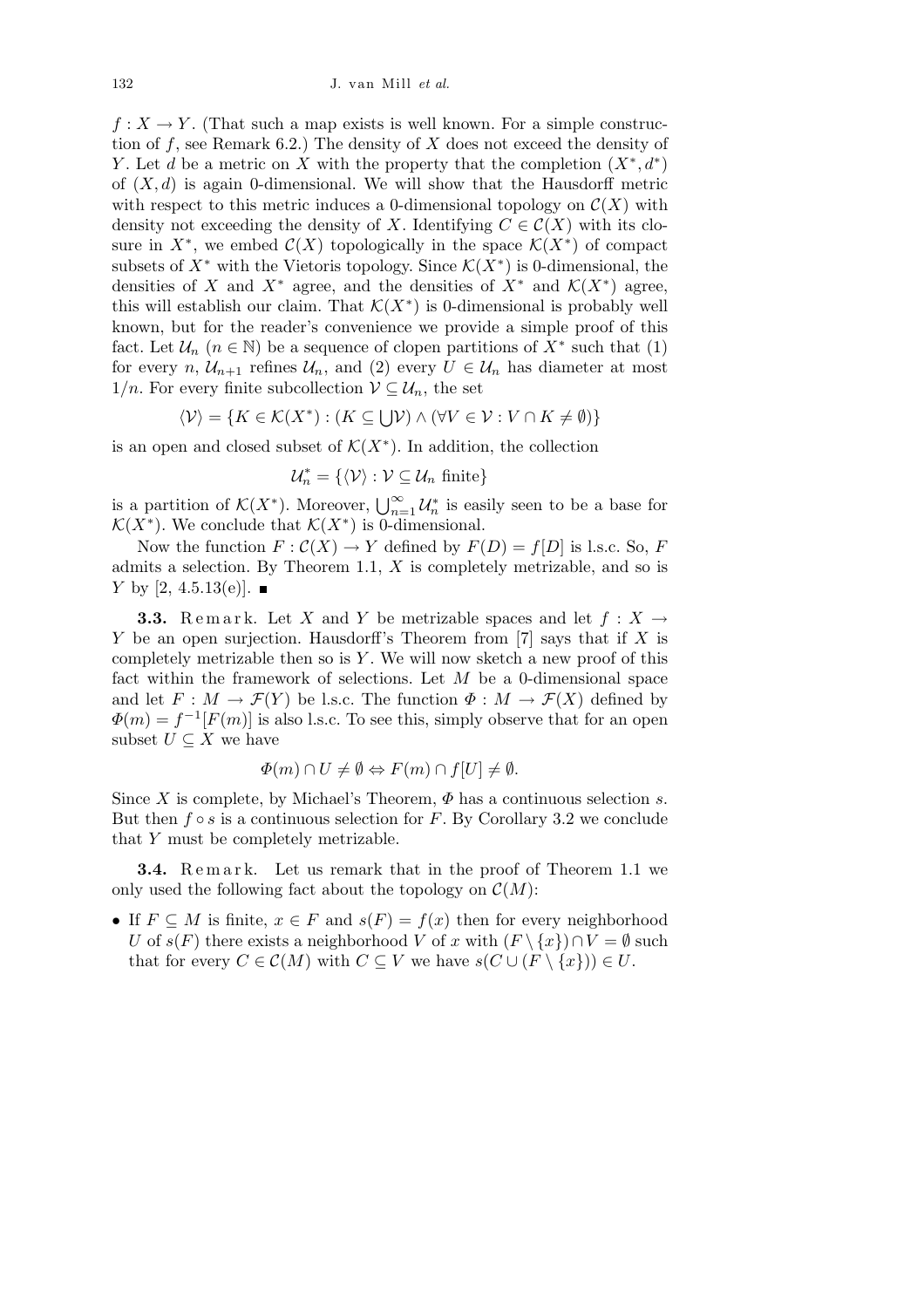This fact also holds true for the Vietoris topology on  $\mathcal{C}(M)$ . So by taking  $M = N$  and  $f$  the identity on  $M$ , as a corollary to the proof of Theorem 1.1, we deduce that the existence of a continuous selection for the space of all nonempty closed subsets of *M*, endowed with the Vietoris topology, implies that *M* is completely metrizable. This answers a question of Engelking, Heath and Michael [3] in the affirmative. For a stronger result in this direction, see Theorem 6.1.

**3.5.** COROLLARY. Let *X* be a metrizable space and let  $\mathcal{F}(X)$  denote the *collection of all nonempty closed subsets of X endowed with the Vietoris topology.* If there is a continuous function  $s : \mathcal{F}(X) \to X$  such that  $s(A) \in A$ *for every*  $A \in \mathcal{F}(X)$ , *then X is completely metrizable.* 

**4. A non-Borel space with the "separable selection property".** We shall show in this section that by removing a "free sequence of type  $\omega_1$ " of closed sets from a complete space we get a space with the "separable selection property". Then, using Stone's space *S* from [15], we get an example with the properties stated in the title.

**4.1.** THEOREM. Let *X* be a complete metric space and let  $\langle F_{\xi} : \xi < \omega_1 \rangle$ *be a family of closed subsets of X such that for every limit ordinal*  $\gamma < \omega_1$ *we have*

$$
\overline{\bigcup_{\alpha\leq\gamma}F_{\alpha}}\cap\bigcup_{\alpha>\gamma}F_{\alpha}=\emptyset.
$$

*Put*  $E = X \setminus$ S  $a<sub>\alpha</sub>$  *F*<sup> $\alpha$ </sup>. Then for every lower-semicontinuous map  $\varphi$  :  $T \rightarrow \mathcal{F}(E)$  *defined on a* 0*-dimensional separable metrizable space*  $T$ ,  $\varphi$  *has a continuous selection.*

Proof. Let *d* be a complete metric on *X*. By the 0-dimensionality of *T* it is enough to check that each  $t_0 \in T$  has a neighborhood *W* such that the l.s.c. map  $\varphi$ <sup>*W*</sup> has a continuous selection.

Let *Γ* denote the set of limit ordinals in  $\omega_1$ . For  $\gamma \in \Gamma$  we let

$$
Z_{\gamma} = \overline{\bigcup_{\alpha \le \gamma} F_{\alpha}}.
$$

Then  $Z =$ S  $\gamma \in \Gamma$  *Z*<sub> $\gamma$ </sub> is closed in *X*, being the union of an increasing sequence of type  $\omega_1$  of closed sets in the metric space X.

For each  $\xi < \omega_1$  we list the countable collection  $\{F_0, \ldots, F_{\xi}\}\$ as  $\{F_{\xi}^n$ : *n* ∈ N<sup>}</sup>.

Now fix an arbitrary element  $x_0 \in \varphi(t_0)$ . If  $x_0 \notin Z$  then in a neighborhood of  $t_0$ ,  $\varphi(t)$  intersects the open subset  $X \setminus Z$  of  $X$ , and then we can use Michael's Theorem to get a selection for  $\varphi$  in this neighborhood. We shall assume therefore that  $x_0 \in Z$ .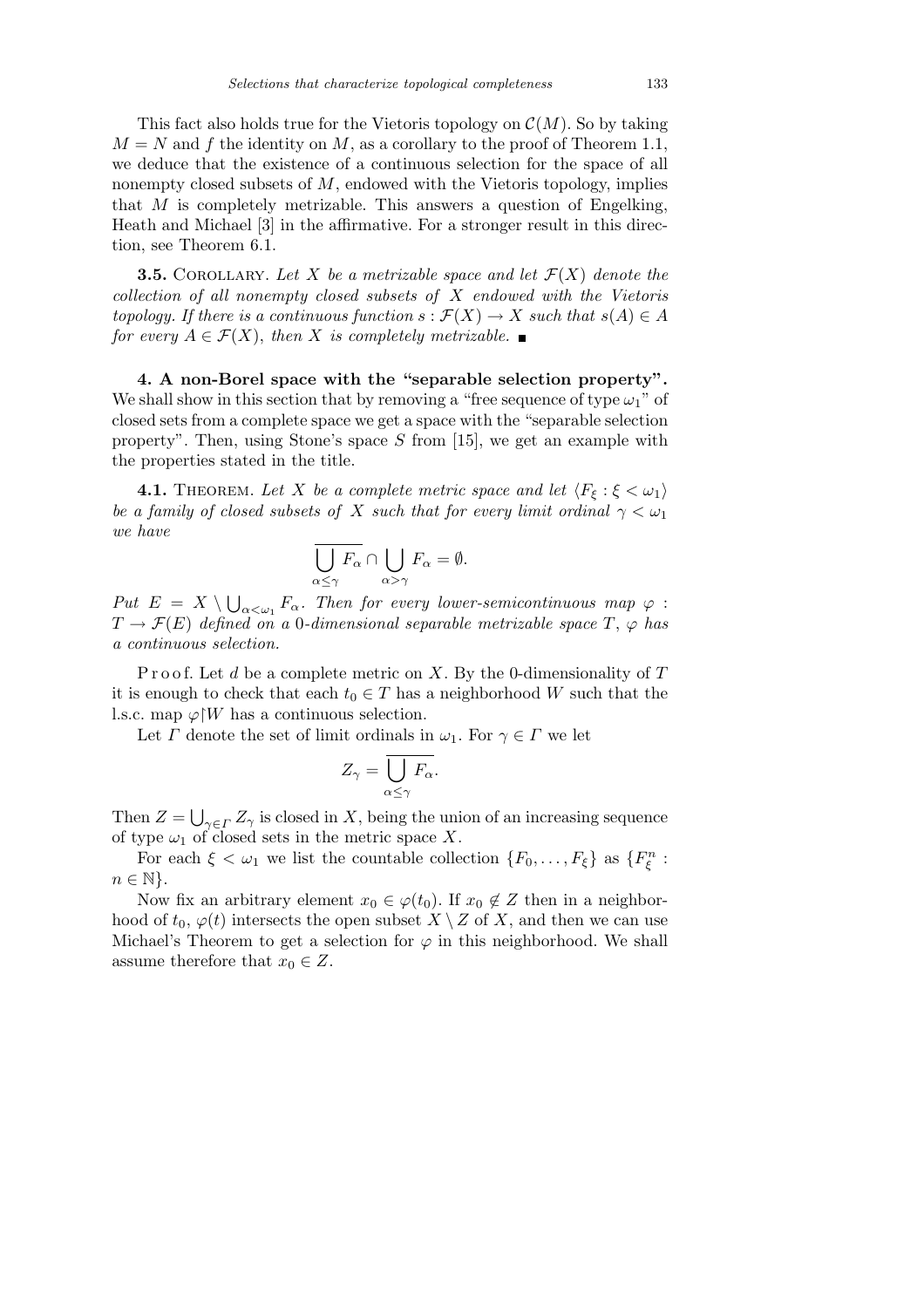We shall define inductively continuous functions  $g_i: T \to X$ , ordinals  $\alpha_1 < \alpha_2 < \ldots < \omega_1$ , disjoint open covers  $V_i$  of *T* with  $V_{i+1}$  refining  $V_i$ , and for each  $V \in \mathcal{V}_i$ , positive numbers  $\varepsilon(V)$ , such that

- (1) if  $t \in V$  and  $V \in V_i$  then  $d(g_i(t), g_{i+1}(t)) \leq \frac{1}{3}$  $\frac{1}{3}\varepsilon(V);$
- (2) if  $V \in \mathcal{V}_i$ ,  $U \in \mathcal{V}_{i+1}$  and  $U \subseteq V$  then  $\varepsilon(U) < \frac{1}{3}$  $\frac{1}{3}\varepsilon(V);$
- $(3)$   $g_i(t) \in \varphi(t), g_i(t_0) = x_0, g_i(T) \cap Z \subseteq Z_{\alpha_i};$
- (4) if  $U \in \mathcal{V}_{i+1}$  then

$$
\varepsilon(U) < \frac{1}{3} \operatorname{dist}(g_{i+1}[U], L_i),
$$

where  $L_i =$ S  ${F}^j_{\alpha_k} : j, k \leq i$ <sup>}</sup>; (5) if  $t \in V$ ,  $V \in V_i$  and  $g_{i+1}(t) \neq g_i(t)$ , then

$$
dist(g_{i+1}(t), g_i[T] \cap Z) < \varepsilon(V).
$$

We start with any continuous selection  $g_1$  for the l.s.c. map  $t \mapsto \overline{\varphi(t)}$ satisfying  $g_1(t_0) = x_0$ , we set  $V_1 = \{T\}$ ,  $\varepsilon(T) = 1$  and we pick  $\alpha_1$  so that  $g_1(T) \cap Z \subseteq Z_{\alpha_1}.$ 

Assume that  $g_i$ ,  $\mathcal{V}_i$ ,  $\alpha_i$  and  $\varepsilon(V)$  for  $V \in \mathcal{V}_i$  have been defined.

Fix  $V \in \mathcal{V}_i$ . Let *H* be a clopen neighborhood of  $g_i^{-1}[Z] \cap V$  contained in the open set  $\overline{a}$  $\mathbf{r}$ 

$$
\left\{t \in V : \text{dist}(g_i(t), g_i[T] \cap Z) < \frac{1}{2}\varepsilon(V)\right\}
$$

*.*

For each  $t \in V \backslash H$  we let  $g_{i+1}(t) = g_i(t)$ . Consider  $G = X \backslash H$ S  ${F}^j_{\alpha_k} : j, k \leq i$ and define the l.s.c. map  $\Psi : H \to \mathcal{F}(G)$  by the formula

$$
\Psi(t) = \overline{\left\{x \in \varphi(t) : d(x, g_i(t)) < \frac{1}{3}\varepsilon(V)\right\}} \cap G.
$$

Since *G* is open in *X* and hence is completely metrizable, we can find a continuous selection  $g_{i+1}: H \to G$  for  $\Psi$  with  $g_{i+1}(t_0) = x_0$ . Split *H* and  $H \setminus V$  into pairwise disjoint open sets *U* such that  $dist(g_{i+1}[U], L_i) > 0$ , where  $L_i$  is defined by (4). These sets form the part of  $\mathcal{V}_{i+1}$  that refines *V*. For each of these sets *U* choose  $\varepsilon$ (*U*)  $> 0$  satisfying (4) and (2).

Finally,  $\alpha_{i+1} > \alpha_i$  is chosen so that  $g_{i+1}[T] \cap Z \subseteq Z_{\alpha_{i+1}}$ .

By (1) and (2) the sequence  $(g_i)_{i=1}^{\infty}$  converges uniformly to a continuous function  $g: T \to X$ . By (3),

(6) 
$$
g(t) \in \varphi(t), g(t_0) = x_0.
$$

Let us check that

(7) 
$$
g[T] \cap Z \subseteq Z_{\gamma}
$$
, where  $\gamma = \sup{\{\alpha_i : i = 1, 2, ...\}}$ .

Suppose  $g(t) = \lim_{i \to \infty} g_i(t) \in Z$ . If  $g_i(t) \in Z$ , then by (3),  $g_i(t) \in Z_{\alpha_i}$ , so we are done if this happens for infinitely many *i*. Otherwise, for infinitely many *i*,  $g_{i+1}(t) \neq g_i(t)$  and, using (5) and (3), we can pick for each such *i* a point  $z_i \in Z_{\alpha_i}$  with  $d(g_{i+1}(t), z_i) \leq \varepsilon(V_i)$ , where  $t \in V_i$ ,  $V_i \in \mathcal{V}_i$ . Since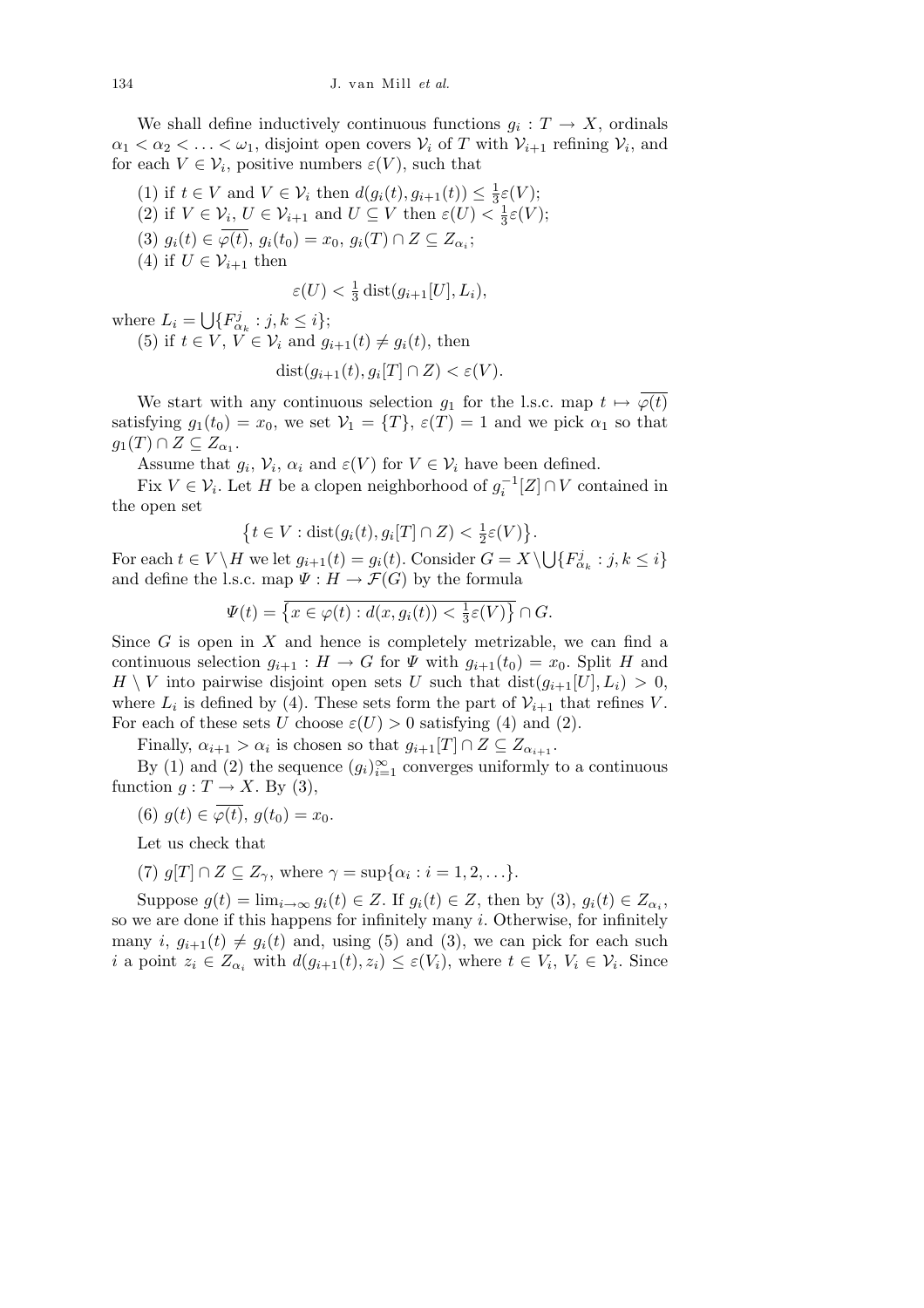$\varepsilon(V_i) \to 0$ , by (2), and all accumulation points of the sequence  $\{z_i\}$  are in  $Z_{\gamma}$ , we obtain (7).

Conditions (1) and (4) guarantee that  $g[T]$  is disjoint from  $\bigcup_{i=1}^{\infty} L_i =$  $\bigcup_{\alpha < \gamma} F_{\alpha}$ , i.e. by (7),

$$
g[T] \cap \bigcup_{\alpha < \omega_1} F_{\alpha} \subseteq F_{\gamma}.
$$

By (6),  $g(t_0) = x_0 \notin F_\gamma$ . Therefore,  $W = T \setminus g^{-1}[F_\gamma]$  is a neighborhood of *t*<sub>0</sub> such that  $g[W] \subseteq E$ . From (6) we get  $g(t) \in \varphi(t)$  for  $t \in W$ . ■

Let us recall a construction due to A. H. Stone. Let  $B(\aleph_1)$  be the countable product of the set of countable ordinals with the discrete topology. For each limit ordinal  $\gamma \in \Gamma$  choose a sequence  $s_{\gamma} = {\gamma_i}$  in  $\omega_1$  with  $\gamma_i \nearrow \gamma$ . Stone [15] proved that the set  $S = \{s_\gamma : \gamma \in \Gamma\}$  is non-Borel in  $B(\aleph_1)$ . Setting  $F_\gamma = \{s_\gamma\}$  we get a sequence in  $B(\aleph_1)$  such as in Theorem 4.1. Therefore we obtain

**4.2.** COROLLARY. Let  $S \subseteq B(\aleph_1)$  be Stone's set. Then the non-Borel *space*  $E = B(\aleph_1) \setminus S$  *has the property that each lower-semicontinuous map*  $\varphi: T \to \mathcal{F}(E)$  *defined on a* 0*-dimensional separable metrizable space T has a continuous selection.*

**4.3.** Remark. If in Theorem 4.1, " $\omega_1$ " is replaced by a regular cardinal **4.3.** *κ* and we demand that the union  $\bigcup \{F_\alpha : \alpha \leq \gamma\}$  is  $F_\sigma$  for  $\gamma < \kappa$ , then the proof shows that the assertion of the theorem is true for all *T* of density less than  $\kappa$ . Using this fact, and axiom  $E(\kappa)$  (cf. Fleissner [4, Definition 3.10]), one can supplement Corollary 4.2 with the following statement: it is consistent with the usual axioms for set theory that for each regular cardinal  $\kappa$  there exists a metrizable non-Borel space of density  $\kappa$  which has the selection property with respect to all 0-dimensional spaces of density less than *κ*.

**4.4.** Remark. Let  $E$  be a metric space with completion  $E^*$  such that  $E^* \setminus E$  does not contain any Cantor set. Then for every l.s.c. map  $\varphi : X \to Y$ *F*(*E*) there exists an l.s.c map  $\psi : X \to \mathcal{F}(E)$  for which  $\psi(x)$  is separable and contained in  $\varphi(x)$  for every  $x \in X$  (this cannot always be done, even for the spaces *E* considered in Theorem 4.1). This result can also be used to prove Corollary 4.2, or its extension described in Remark 4.3. In general, the "shrinking theorem" and Theorem 4.1 have different areas of applications. This alternative approach will be discussed in detail elsewhere.

**5. Analytic spaces with the "compact selection property".** A separable metrizable space  $X$  is called *analytic* if it is a continuous image of the space  $\mathbb P$  of irrational numbers. In this section we are interested in the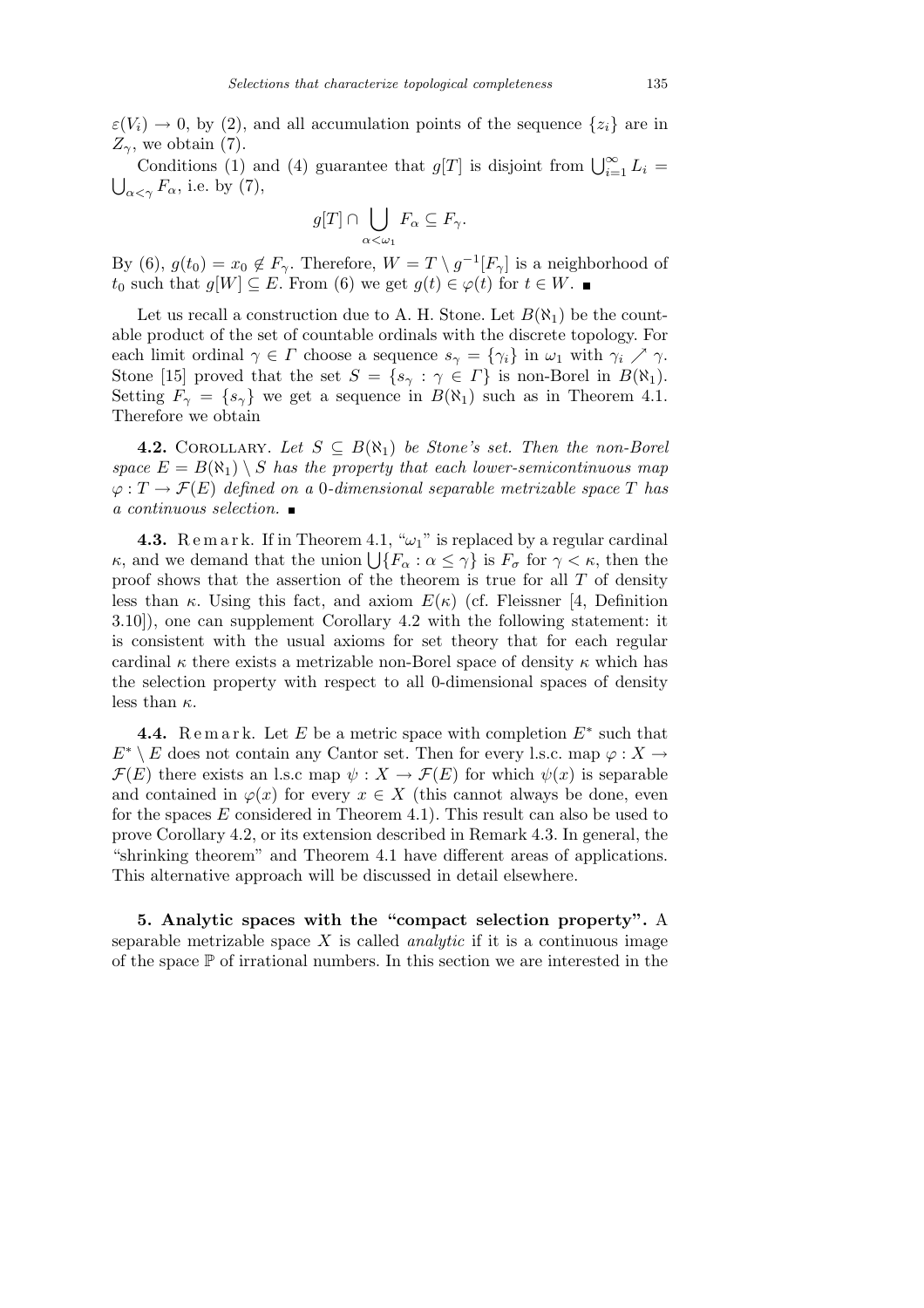question whether all analytic spaces with the Cantor selection property are completely metrizable.

The cardinality of the continuum is denoted by  $\mathfrak c$  throughout. We denote Martin's Axiom by MA (see Kunen [9] for more information). Let us recall that MA guarantees that in any separable completely metrizable space the intersection of fewer than  $\mathfrak c$  dense open sets is dense.

**5.1.** Theorem. (*MA*) *Let X be an uncountable separable completely metrizable space and let*  $A \subseteq X$  *be of cardinality less than* c. Then  $Y = X \setminus A$ *has the Cantor selection property.*

P r o o f. Let *K* denote the Cantor set and let  $F: K \to \mathcal{F}(Y)$  be l.s.c. The function  $\varphi: K \to \mathcal{F}(X)$  defined by  $\varphi(x) = F(x)$  is l.s.c. as well. Let  $C(K, X)$ denote the collection of all continuous functions from *K* to *X* endowed with the compact-open topology. As is well known,  $C(K, X)$  is separable and completely metrizable. Define

$$
\mathcal{A} = \{ f \in C(K, X) : f \text{ is a selection for } \varphi \}.
$$

It is easily seen that  $A$  is a closed subset of  $C(K, X)$ , whence  $A$  is separable and completely metrizable as well. For every  $a \in A$  put

$$
\mathcal{A}_a = \{ f \in \mathcal{A} : a \notin f[K] \}.
$$

It is clear that  $A_a$  is an open subset of  $A$  and we claim that it is also dense. To see this, pick an arbitrary element  $f \in \mathcal{A}$  and let  $\varepsilon > 0$ . Fix an open neighborhood *U* of *a* of diameter less than  $\varepsilon$ . The set  $V = \{x \in K :$ *F*(*x*) ∩ *U*  $\neq$  *Ø*} is open in *K* since *F* is l.s.c. Put *Z* = *X \*{*a*}. Let us define  $\psi: K \to \mathcal{F}(Z)$  by

$$
\psi(x) = \begin{cases} \overline{F(x) \cap U} \setminus \{a\} & \text{if } x \in V, \\ \{f(x)\} & \text{if } x \in K \setminus V. \end{cases}
$$

Then  $\psi$  is l.s.c. The space Z is topologically complete and hence we can use Michael's Theorem to get a selection *t* for  $\psi$ . Evidently, *t* is *ε*-close to *f*.

Now by MA, the set  $\mathcal{B} = \bigcap_{a \in A} A_a$  is dense in *A*. Clearly, every  $f \in \mathcal{B}$  is a selection for  $F$ .

**5.2.** R e m a r k. Let us now consider the question of whether all analytic spaces with the Cantor selection property are completely metrizable. The standard Cantor set will be denoted by *K* throughout. By Martin and Solovay [11, 3.1 and 3.2], it is consistent with  $MA + \neg CH$  that  $K \setminus A$  is analytic, for every subset of *A* of cardinality  $\aleph_1$ . Now let *A* be any subset of *K* of cardinality  $\aleph_1$ . Then clearly  $K \setminus A$  is not complete since otherwise A would either be countable or of cardinality c. So in this model  $K \setminus A$  is an example of an analytic space which is not topologically complete but yet has the Cantor selection property. On the other hand, Kanoveĭ and Ostrovskiĭ [8] showed that there is also a model of set theory in which every analytic space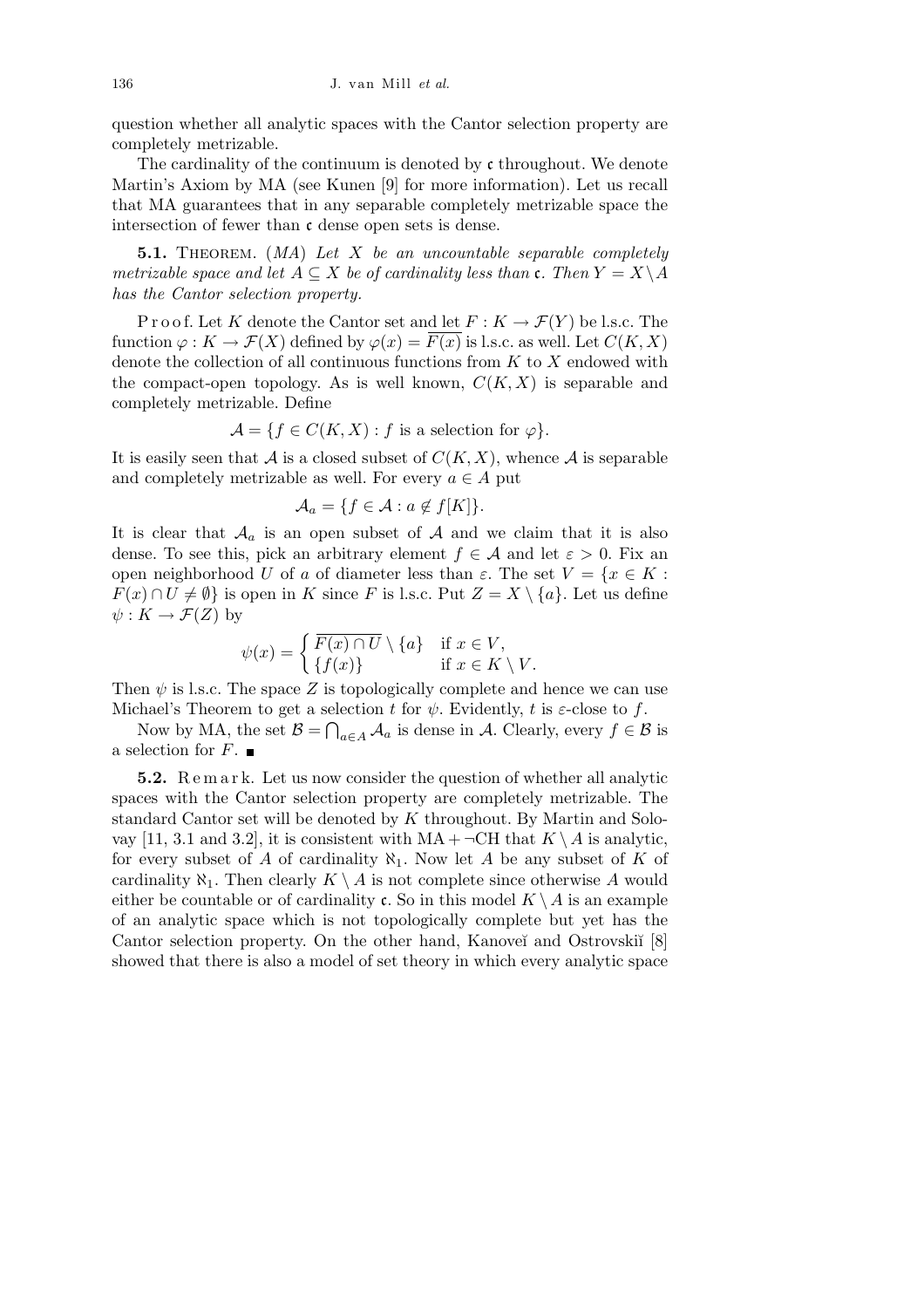which is not complete contains a closed copy of  $\mathbb{Q}$ , the space consisting of all rational numbers. In this model, every analytic space with the Cantor selection property is complete by [5, Theorem 1].

**5.3.** Remark. Let X be an uncountable compact metrizable space and let  $A$  be a family of fewer than  $\mathfrak c$  closed nowhere dense sets. With the same proof as in Theorem 5.1 it follows that under MA the space  $X \setminus \bigcup \mathcal{A}$  has the Cantor selection property. This allows us to use a Bernstein type argument to construct in the unit interval  $\mathbb{I}$  under MA a pair  $A, B$  of disjoint dense sets with the Cantor selection property. By [5, Theorem 1] both *A, B* are of second Baire category at each point of I, and therefore they are not open modulo a first category set (and so, they do not belong to the  $\sigma$ -algebra generated by the analytic sets). Let us sketch the argument.

We endow  $\mathcal{F}(\mathbb{I})$  with the Vietoris topology. Since every l.s.c. function  $\varphi: K \to \mathcal{F}(\mathbb{I})$  is a Borel map, there are only c such maps. List them as  $\{\varphi_{\alpha} : 1 \leq \alpha < \mathfrak{c}\}\$ . Let  $A_0$  and  $B_0$  be disjoint countable dense subsets of I. By transfinite induction on  $1 \leq \alpha < \mathfrak{c}$ , applying the above modified Theorem 5.1 at every step of the construction, it is now possible to construct compact subsets  $A_{\alpha}$  and  $B_{\alpha}$  such that

 $(1)$   $\bigcup_{\xi \leq \alpha} A_{\xi} \cap$  $\tilde{\ }$ *<sup>ξ</sup>≤<sup>α</sup> B<sup>ξ</sup>* = *∅*;

 $(2)$  if for every  $t \in K$ ,  $\varphi_{\alpha}(t)$ S  $\epsilon \leq \alpha$  *B* $\epsilon$  is dense in  $\varphi_{\alpha}(t)$ , then there exists a continuous selection  $s_{\alpha}: K \to \widetilde{A_{\alpha}}$  for  $\varphi_{\alpha};$ 

(3) if for every  $t \in K$ ,  $\varphi_{\alpha}(t) \setminus \bigcup_{\xi \leq \alpha} A_{\xi}$  is dense in  $\varphi_{\alpha}(t)$ , then there exists a continuous selection  $t_{\alpha}: K \to B_{\alpha}^{\text{--}}$  for  $\varphi_{\alpha}$ .

Then  $A =$ S  $\alpha <$ **c**  $A_{\alpha}$  and  $B =$ s<br>Da  $a \lt c$ ,  $B_\alpha$  are disjoint dense subsets of I both having the Cantor selection property. Indeed, if e.g.  $\psi: K \to \mathcal{F}(A)$  is l.s.c., then  $\varphi: K \to \mathcal{F}(\mathbb{I})$  defined by  $\varphi(t) = \overline{\psi(t)}$  is listed as some  $\varphi_{\alpha}$  which satisfies (2).

**6. Selections for**  $\mathcal{F}(M)$  that characterize topological complete**ness of** *M***.** In this section we shall consider the space  $\mathcal{F}(X)$  of closed nonempty subsets of X with the Vietoris topology. We denote by  $\mathcal{D}(X)$  the subspace of  $\mathcal{F}(X)$  consisting of discrete subsets.

Given  $A \subseteq \mathcal{F}(X)$  we say that  $s : A \to X$  is a *selection* for  $A$  if  $s(A) \in A$ for  $A \in \mathcal{A}$  (cf. [3, p. 150]).

Engelking, Heath and Michael [3] proved in Corollary 1.2 that for each completely metrizable 0-dimensional space *M*, there is a continuous selection for  $\mathcal{F}(M)$ . Combined with Corollary 3.5 this provides a characterization of complete metrizability in the realm of 0-dimensional spaces.

But, as was mentioned in the introduction, only for linearly ordered compacta there is a continuous selection for the collection of two-point sets, so there is no continuous selection for the family of all two-point sets in the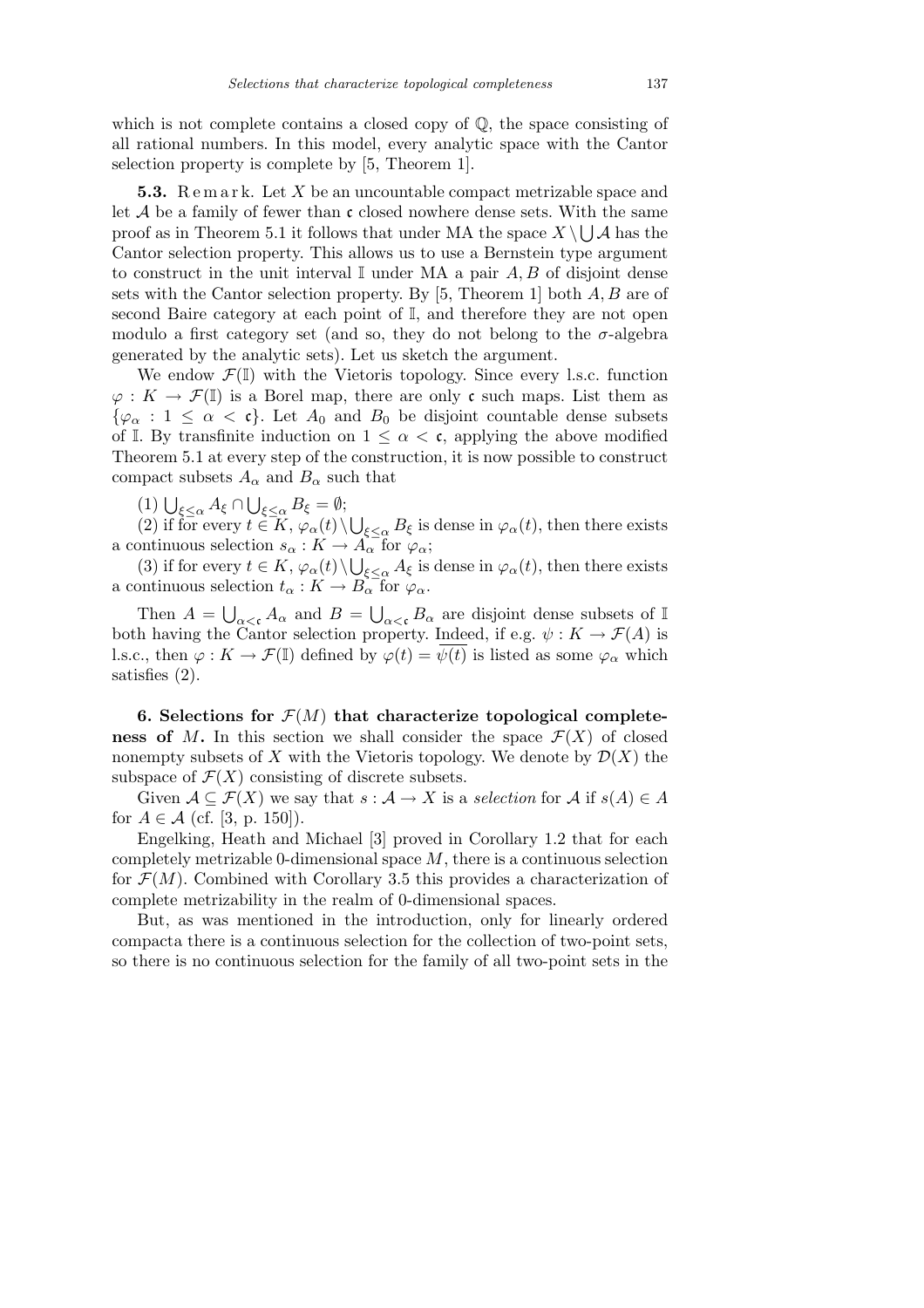unit circle. There is also no continuous selection for the family  $\mathcal{D}(\mathbb{R})$ , where R is the real line (see [3], the remark following the proof of Proposition 5.1).

To characterize completeness in the general situation we are therefore forced to impose a weaker continuity property on the selection.

**6.1.** Theorem. *For a metrizable space M the following conditions are equivalent*:

(1) *M is completely metrizable.*

(2) *There exists a selection for D*(*M*) *such that its restriction to each set of the form F*(*Z*)*∩ D*(*M*), *with Z closed in M*, *has a dense set of points of continuity.*

P r o o f. (1) $\Rightarrow$  (2). Let  $p: X \to M$  be a continuous one-to-one map from a completely metrizable 0-dimensional space *X* onto *M* such that the inverse  $\text{map } p^{-1}: M \to X$  has the property that its restriction to each closed subset of *M* has a point of continuity. (Since we did not find a convenient reference for *p* in the nonseparable case, we briefly comment on this in Remark 6.2.) By the result of Engelking, Heath and Michael there exists a continuous selection  $f : \mathcal{F}(X) \to X$  for  $\mathcal{F}(X)$ . Let  $s : \mathcal{F}(M) \to M$  be defined by

$$
s(A) = p(f(p^{-1}(A))).
$$

Let *Z* be an arbitrary closed subset of *M*, let *C* be the set of all continuity points of *p −*1 restricted to *Z* and let *A* be the collection of all finite subsets of *C*. One readily checks that *s* restricted to  $\mathcal{F}(Z)$  is continuous at each point  $A \in \mathcal{A}$ , and since  $\mathcal{A}$  is dense in  $\mathcal{F}(Z) \cap \mathcal{D}(M)$ , we get (2).

(2)*⇒*(1). We shall slightly modify the proof of Theorem 1.1 in *§*2. Let us adopt the notation from this proof, setting  $f =$  the identity on  $M$ , and replacing the collection  $C_f$  by  $\mathcal{D}(M)$ . Then we follow the reasoning until the last step, where we have to check that  $G(T) = T \setminus G_\lambda$  is topologically complete. We shall show that in our case, it is at most a singleton. Assume to the contrary that  $G(T)$  contains two distinct points *a, b.* The set  $G(T)$ being locally closed in *M*, we can find disjoint closed sets *K, L* in *M*, with  $a \in K$ ,  $b \in L$ ,  $K \cup L \subseteq G(T)$ , such that both  $K, L$  are regularly closed in the space  $G(T)$ . Let

## $Z = F \cup K \cup L$

and let *U* be the collection of all  $D \in \mathcal{D}(M)$  such that  $F \subseteq D \subseteq Z$  and *D* intersects both *K* and *L*. Then *U* is a nonempty open set in  $\mathcal{F}(Z) \cap \mathcal{D}(M)$  and by (2), there is  $E \in \mathcal{U}$  such that *s* restricted to  $\mathcal{F}(Z) \cap \mathcal{D}(M)$  is continuous at *E*. Let  $s(E) = c$ . Then  $c \in K \cup L$  (see (1) in *§*3.1). We may assume without loss of generality that  $c \in L$ . Let *V* be a neighborhood of  $c$  in  $Z$  the closure of which misses the remaining points of *E*. By the continuity of *s* at *E* we can choose a finite set  $H \subseteq (K \cup L) \setminus V$ ,  $H \cap K \neq \emptyset$ , and a neighborhood *W* of *c* in *L* contained in *V* such that for all  $D \in \mathcal{D}(M)$  with  $D \subseteq W$ ,  $s(F \cup H \cup D) \in V$ ,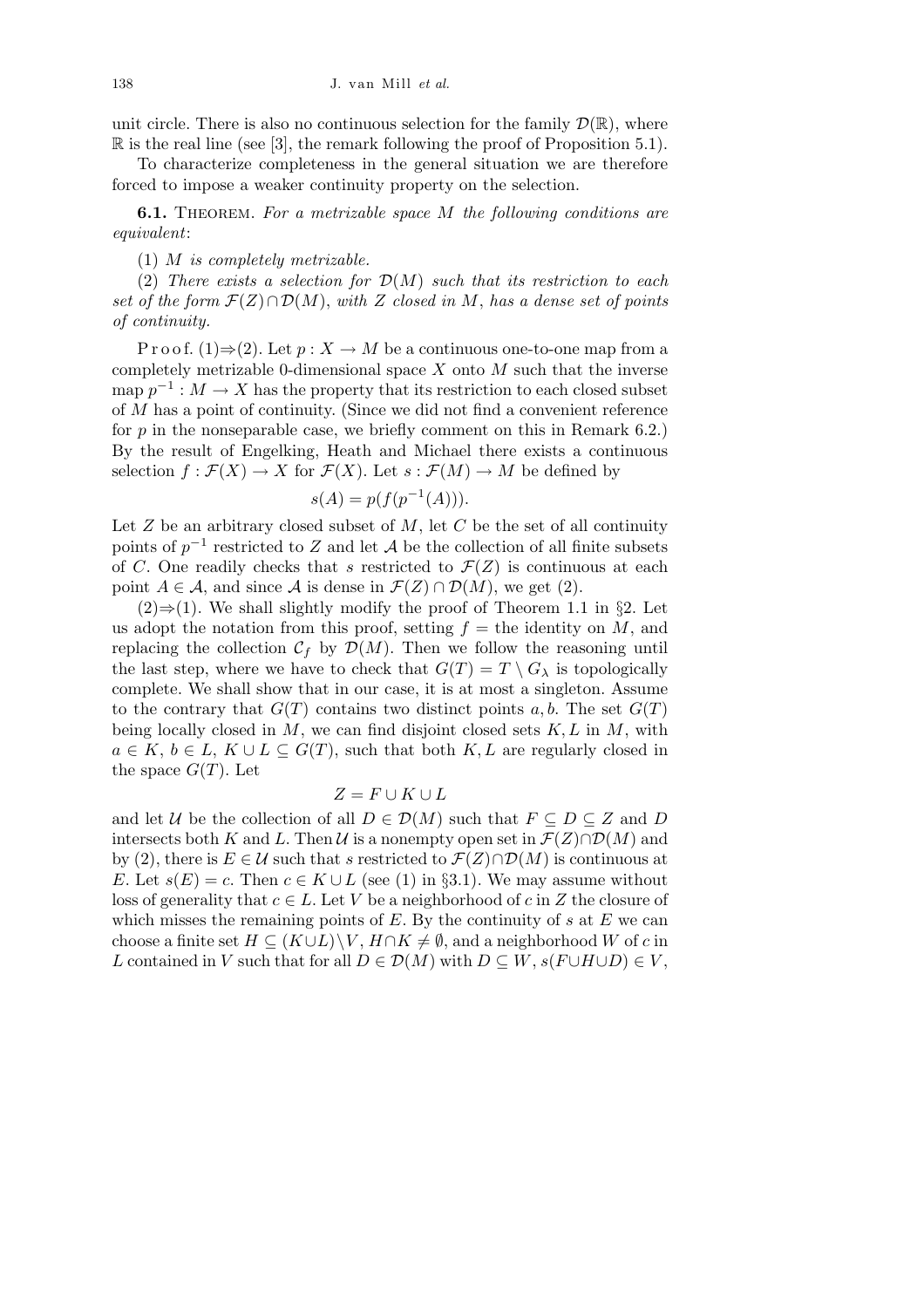i.e.,  $s(F \cup H \cup D)$  ∈ *D*. Since *L* is regularly closed in  $G(T)$ , *W* has nonempty interior relative to  $G(T)$ , and there consequently exists an open set  $U$  in  $T$ such that  $\emptyset \neq U \cap G(T) \subseteq W$ . But then we set  $G_{\lambda+1} = U \cup G_{\lambda}$ ,  $S_{\lambda} = G_{\lambda+1} \setminus$  $G_{\lambda}$ ,  $F_{\lambda} = H$ , obtaining, as in the proof of Theorem 1.1, a contradiction.

**6.2.** Remark. Let us construct a map  $p: X \to M$  used in the proof of the implication (1) $\Rightarrow$ (2). Let P be the set of irrationals,  $J(\mathbb{R})$  the hedgehog of density equal to the density of M, and let  $J(\mathbb{P})$  be obtained from  $J(\mathbb{R})$ by removing from each spine the rational points different from 0. One can easily define a continuous one-to-one map  $u : \mathbb{P} \to \mathbb{R}$  onto  $\mathbb{R}$  such that its inverse *u −*1 is continuous at each irrational point. The map *u* applied to every spine induces a map  $J(u) : J(\mathbb{P}) \to J(\mathbb{R})$  and the product map  $q = J(u)^\infty : J(\mathbb{P})^\infty \to J(\mathbb{R})^\infty$  is continuous, one-to-one, onto, and the inverse *q <sup>−</sup>*<sup>1</sup> has a point of continuity on each closed set. Since *M* embeds in  $J(\mathbb{R})^{\infty}$  as a closed set, we can take  $X = q^{-1}[M]$  and  $p =$  the restriction of *q* to *X*.

To get a perfect map *f* such as the one used in the proof of Corollary 3.2, we can start from a continuous map  $u: K \to \mathbb{I}$  of the Cantor set onto the unit interval, and then take as *f* the resulting map *p*.

**7. Compact-valued selections that characterize topological completeness.** A map  $\psi: X \to \mathcal{F}(Y)$  is *upper-semicontinuous* (for short: u.s.c.) if for each open set *U* in *Y*, the set  $\{x \in X : \psi(x) \subseteq U\}$  is open.

Michael [13] proved that if *Y* is completely metrizable, then for every l.s.c.  $\varphi: X \to \mathcal{F}(Y)$  with metrizable domain, there exists a compact-valued u.s.c. map  $\psi: X \to \mathcal{F}(Y)$  with  $\psi(x) \subset \varphi(x)$  for every  $x \in X$  (Coban and Michael [1] derived this theorem from the theorem of Michael discussed in the introduction).

We shall show that a metrizable *Y* satisfying the assertion of this theorem must be topologically complete. More specifically, adopting the notation from the introduction, we have the following

**7.1.** THEOREM. If there exists an upper-semicontinuous map  $s : \mathcal{C}(M) \rightarrow$  $\mathcal{F}(M)$  *such that for any*  $A \in \mathcal{C}(M)$ ,  $s(A) \subseteq A$  *is finite*, *then M is completely metrizable.*

Proof. We shall follow closely the proof of Theorem 1.1, adopting the same notation, and setting  $f =$  the identity on  $M$ ; in particular,  $C_f = C(M)$ . We have to replace the second part of condition (1) in 3.1 by

(\*) if  $C \in \mathcal{C}(M)$  and  $C \subseteq S$  then  $s(F(S) \cup C) \cap C \neq \emptyset$ .

Then the proof in 3.1 runs smoothly also in our case until the last step, with the following obvious modifications following condition  $(2)$ :  $s(A) \subseteq A \setminus S_n$ , for some *n*, and for  $C = A \setminus F_n$ ,  $s(F_n \cup C) \cap C = \emptyset$ , contradicting (\*).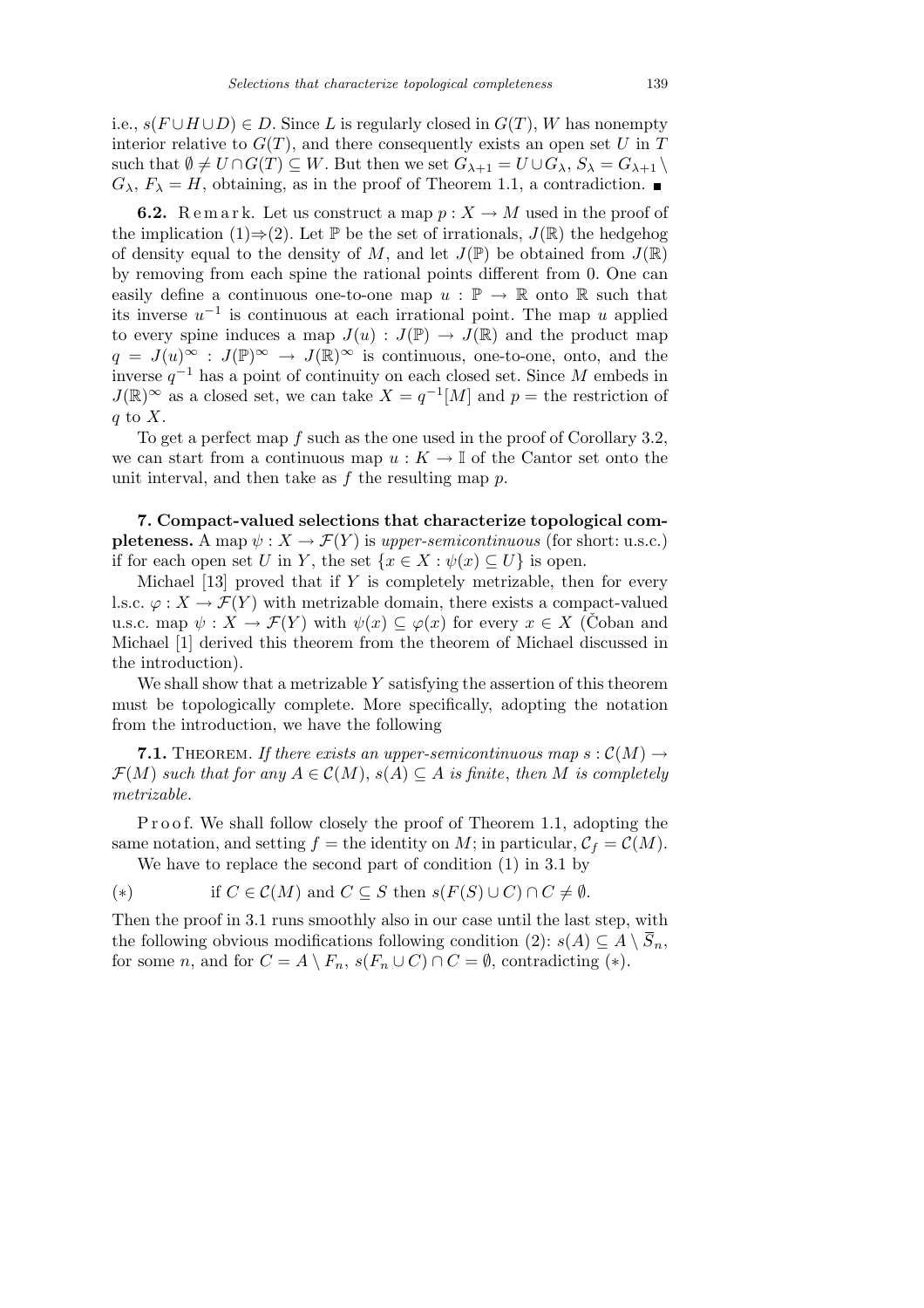In the last step we shall show that  $G(T)$  is a singleton. Striving for a contradiction, assume that it is not, and consider the family  $\mathcal E$  of all nonsingleton elements of  $\mathcal{C}(M)$  contained in  $G(T)$ , setting for  $E \in \mathcal{E}$  (see (\*))

$$
t(E) = s(F(T) \cup E) \cap E.
$$

If  $\mathcal E$  contains an element  $E$  for which  $t(E)$  is a singleton then we can end the proof following the final part of the proof of implication  $(2) \Rightarrow (1)$  in 6.1 with some evident omissions.

Assume that  $t(E)$  is never a singleton, and let  $a, b$  be distinct points of  $G(T)$ . Then  $t({a,b}) = {a,b}$ . Let *V* be a neighborhood of *b* disjoint from  $F \cup \{a\}$ , where  $F = F(T)$ . Using the upper-semicontinuity of *s*, choose a neighborhood *W* of *b* in *T* contained in *V* so that for all  $C \in \mathcal{C}(M)$ contained in *W*,  $s(F \cup \{a\} \cup C) \subseteq F \cup \{a\} \cup V$ . If, in addition,  $C \subseteq G(T)$ , then  $E = \{a\} \cup C$  is in  $\mathcal{E}$ , and  $t(E)$ , being a non-singleton subset of *E*, must intersect *C*. Therefore, we can reach a contradiction as in the proof of Theorem 1.1.  $\blacksquare$ 

## **References**

- [1] M. M. Čoban and E. A. Michael, *Representing spaces as images of zero-dimensional spaces*, Topology Appl. 49 (1993), 217–220.
- [2] R. Engelking, *General Topology*, Heldermann, Berlin, 1989.
- [3] R. Engelking, R. W. Heath, and E. Michael, *Topological well-ordering and continuous selections*, Invent. Math. 6 (1968), 150–158.
- [4] W. G. Fleissner, *Applications of stationary sets to topology*, in: Surveys in Topology, G. M. Reed (ed.), Academic Press, New York, 1980, 163–193.
- [5] V. Gutey, S. Nedey, J. Pelant, and V. Valov, *Cantor set selectors*, Topology Appl. 44 (1992), 163–168.
- [6] R. W. Hansell, *Descriptive topology*, in: Recent Progress in General Topology, M. Hušek and J. van Mill (eds.), North-Holland, Amsterdam, 1992, 275–315.
- [7] F. Hausdorff, *Über innere Abbildungen*, Fund. Math. 23 (1934), 279–291.
- [8] V. G. K a n o v e˘ı and A. V. O s t r o v s ki˘ı, *On non-Borel FII -sets*, Soviet Math. Dokl. 24 (1981), 386–389.
- [9] K. Kunen, *Set Theory. An Introduction to Independence Proofs*, Stud. Logic Found. Math. 102, North-Holland, Amsterdam, 1980.
- [10] K. Kuratowski, *Topology I*, Academic Press, New York, 1968.
- [11] D. A. Martin and R. M. Solovay, *Internal Cohen extensions*, Ann. Math. Logic 2 (1970), 143–178.
- [12] E. A. Michael, *Selected selection theorems*, Amer. Math. Monthly 63 (1956), 233– 238.
- [13] —, *A theorem on semi-continuous set-valued functions*, Duke Math. J. 26 (1959), 656–674.
- [14] J. van Mill and E. Wattel, *Selections and orderability*, Proc. Amer. Math. Soc. 83 (1981), 601–605.